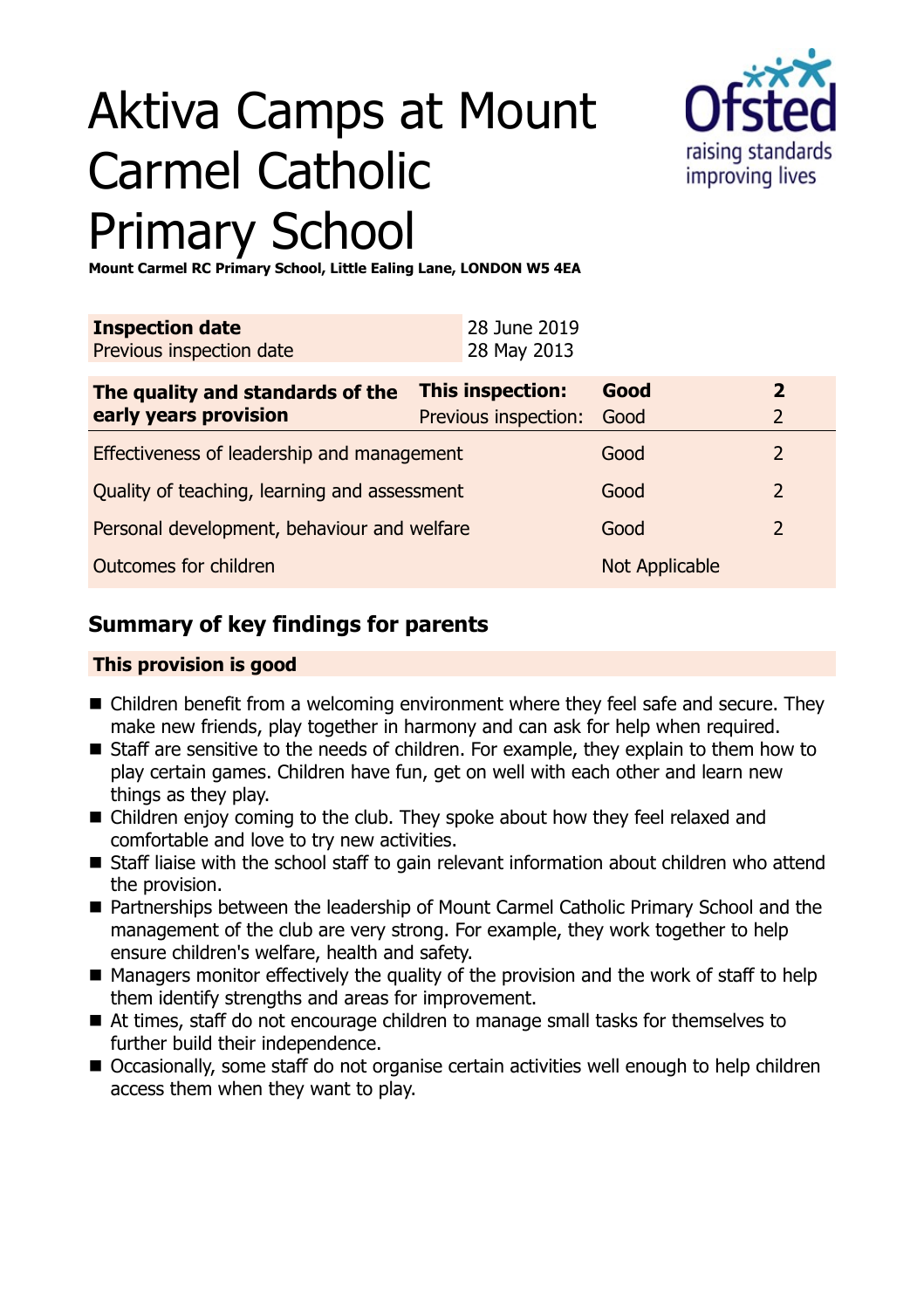# **What the setting needs to do to improve further**

## **To further improve the quality of the early years provision the provider should:**

- encourage children to manage more tasks themselves to help increase the level of their independence
- $\blacksquare$  review the organisation of some daily routines to help ensure that children access certain activities when they like.

### **Inspection activities**

- $\blacksquare$  The inspector observed activities in all parts of the setting, including the outdoor provision.
- The inspector spoke to the headteacher of Mount Carmel Catholic Primary School, some members of staff and children at appropriate times during the inspection and held meetings with the management team.
- $\blacksquare$  The inspector carried out joint observations with the manager.
- $\blacksquare$  The inspector took account of the views of parents spoken to during the inspection and reviewed parents' written comments and suggestions.
- The inspector looked at the setting's policies and procedures, including those related to the suitability of staff.

#### **Inspector**

Fatiha Maitland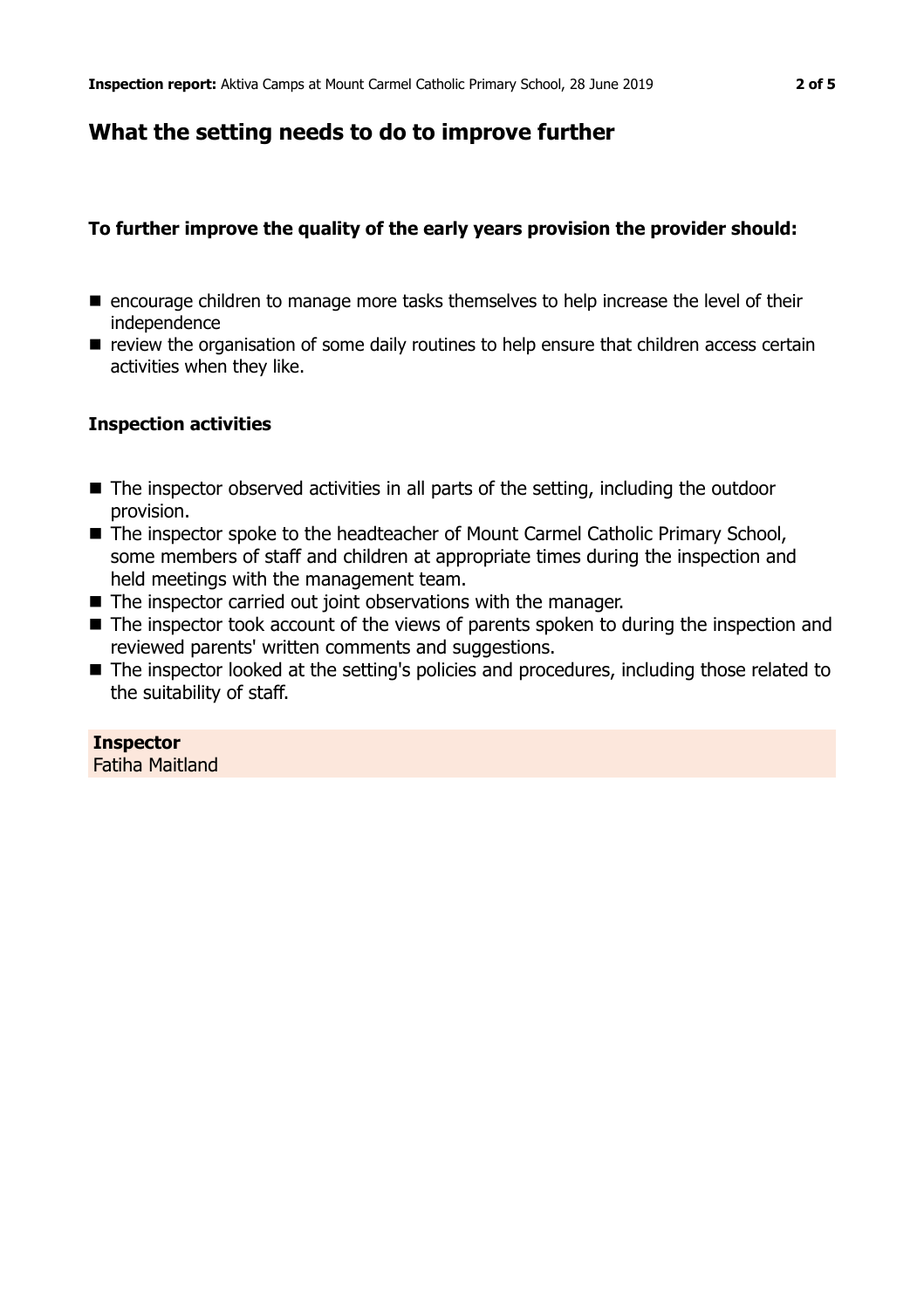## **Inspection findings**

#### **Effectiveness of leadership and management is good**

Safeguarding is effective. The provider conducts the required vetting checks on all staff to ensure that they are suitable for the role. Since the last inspection, managers and staff have attended extra training, including safeguarding, to strengthen their knowledge and skills. For example, staff have a good knowledge of safeguarding practice and understand the procedures to follow if they have any welfare concerns about a child. They make regular checks on the premises to help ensure that children can play indoors and outside safely. Managers supervise staff regularly and offer them specific feedback to further develop the quality of their practice. Managers and staff seek the views and comments of parents, children and others to maintain a good service.

#### **Quality of teaching, learning and assessment is good**

Staff gather relevant information from parents about their children. They use this information to plan engaging activities that motivate children to play. Staff supervise children as they play. Children are interested and well motivated to try new experiences. They use their imagination well. For example, children keenly mix different-coloured paints and observe how colours change when they mix. Younger children build models purposefully and show them to staff who praise them for their creativity. Older children develop a good knowledge about the life of dinosaurs. Children have a designated area where they can relax, browse through books and make choices. Staff welcome parents when they collect their children. They also share with parents what their children have enjoyed most.

#### **Personal development, behaviour and welfare are good**

Staff talk to children in a calm and respectful manner and support their social and emotional skills to good effect. Children learn to share toys fairly, take turns and consider the views of others. Their behaviour is good. Staff help children to adopt healthy living. For example, they remind children to drink water and encourage them to wash their hands before eating. Children enjoy healthy snacks and socialise well with others. They actively take part in outdoor activities and know where to find a shaded area to play when it is hot. Younger children hop and skip happily. Older children enjoy table tennis and learn to respect the rules.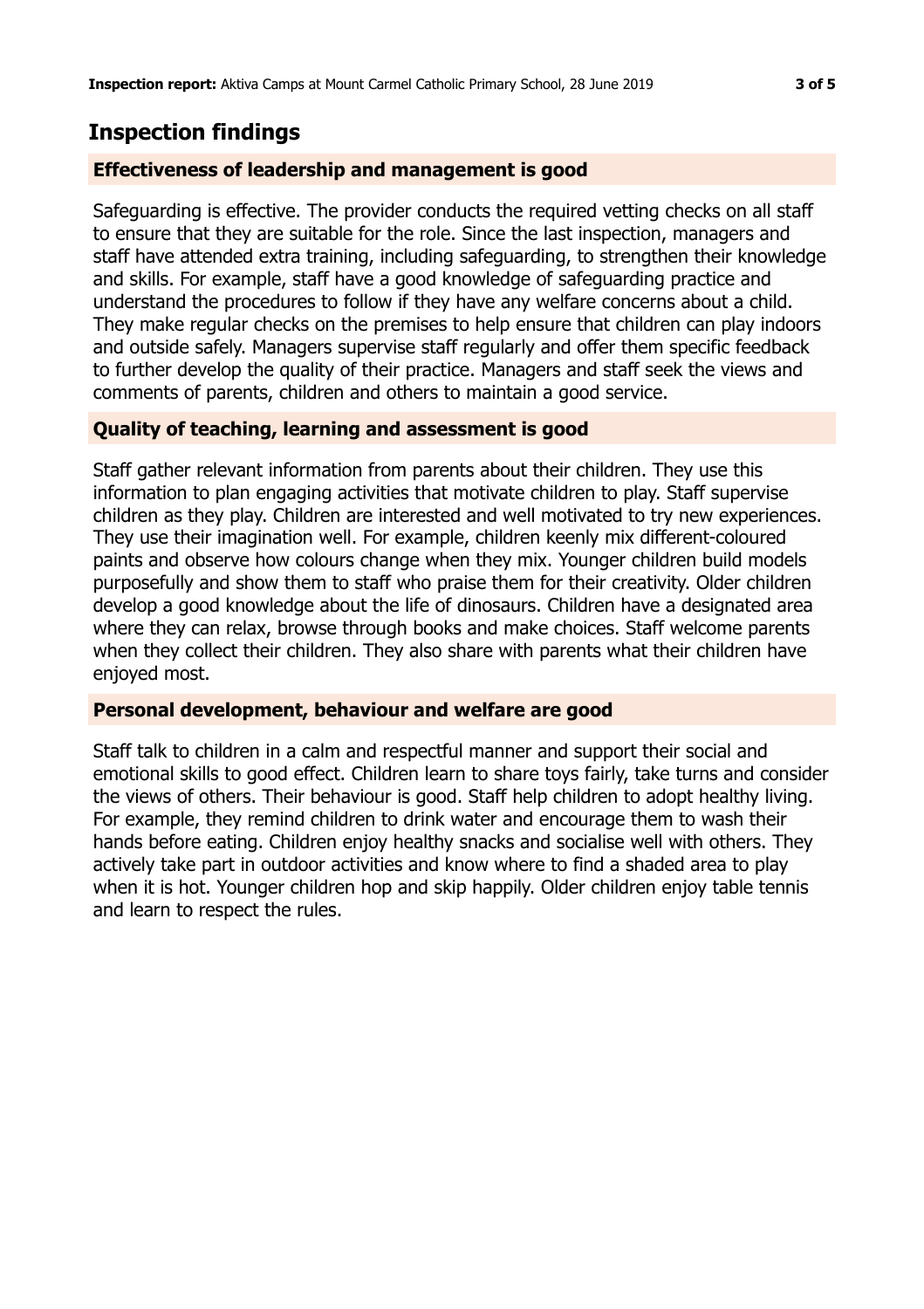## **Setting details**

| Unique reference number                             | EY411346                                                                             |
|-----------------------------------------------------|--------------------------------------------------------------------------------------|
| <b>Local authority</b>                              | Ealing                                                                               |
| <b>Inspection number</b>                            | 10109582                                                                             |
| <b>Type of provision</b>                            | Childcare on non-domestic premises                                                   |
| <b>Registers</b>                                    | Early Years Register, Compulsory Childcare<br>Register, Voluntary Childcare Register |
| Day care type                                       | Out-of-school day care                                                               |
| Age range of children                               | $4 - 11$                                                                             |
| <b>Total number of places</b>                       | 96                                                                                   |
| Number of children on roll                          | 30                                                                                   |
| Name of registered person                           | Aktiva Camps Limited                                                                 |
| <b>Registered person unique</b><br>reference number | RP901383                                                                             |
| Date of previous inspection                         | 28 May 2013                                                                          |
| Telephone number                                    | 020 3551 8909                                                                        |

Aktiva Camps at Mount Carmel School registered in 2010 and is located in the London Borough of Ealing. The breakfast club is open from 7.45am to 8.35am. The after-school provision is open from 3.30pm to 6pm. The playscheme is open during school holidays from 7.45am to 6pm. There are currently five staff, of whom four hold appropriate childcare qualifications at level 2 or level 3.

This inspection was carried out by Ofsted under sections 49 and 50 of the Childcare Act 2006 on the quality and standards of provision that is registered on the Early Years Register. The registered person must ensure that this provision complies with the statutory framework for children's learning, development and care, known as the early years foundation stage.

Any complaints about the inspection or the report should be made following the procedures set out in the guidance Complaints procedure: raising concerns and making complaints about Ofsted, which is available from Ofsted's website: www.ofsted.gov.uk. If you would like Ofsted to send you a copy of the guidance, please telephone 0300 123 4234, or email [enquiries@ofsted.gov.uk.](mailto:enquiries@ofsted.gov.uk)